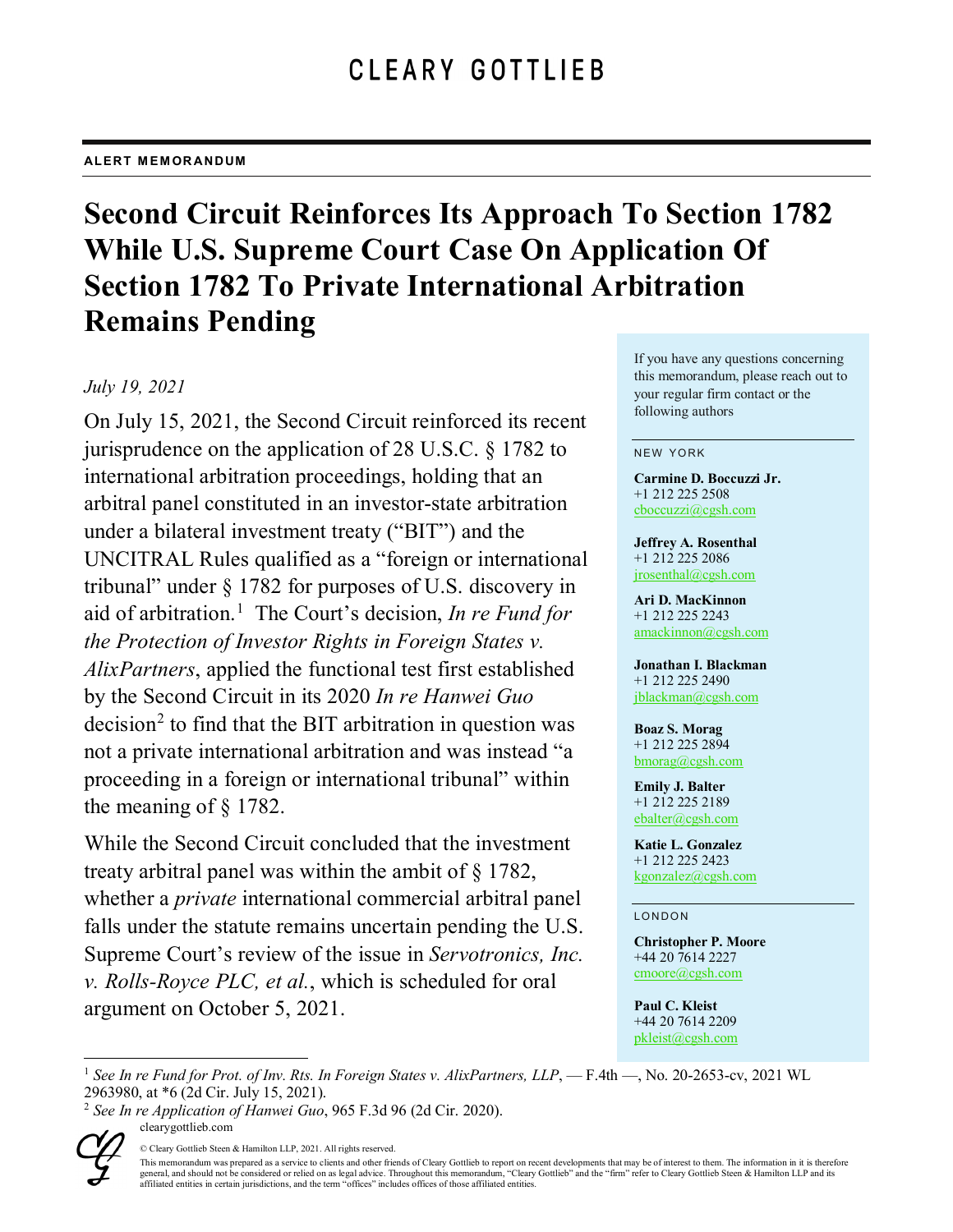## **Background**

28 U.S.C. § 1782 allows federal courts to compel witness testimony or document production from any person or entity who "resides" or is "found" in the judicial district for "use in a proceeding in a foreign or international tribunal."[3](#page-1-0)

The use of § 1782 in different types of arbitration proceedings has been the subject of increased judicial activity in recent years. There has been significant uncertainty regarding whether an international arbitration constitutes "a proceeding in a foreign or international tribunal" within the meaning of the statute. This debate has primarily focused on whether private international arbitration may be considered a proceeding before "foreign or international tribunal" for purposes of  $\S 1782.<sup>4</sup>$  $\S 1782.<sup>4</sup>$  $\S 1782.<sup>4</sup>$ 

The U.S. Court of Appeals for the Second Circuit weighed in on this issue over 20 years ago in *National Broadcasting Co. v. Bear Stearns & Co.*, drawing a distinction between private international arbitration – which it concluded was not a proceeding before a "foreign or international tribunal" – and "governmental or intergovernmental arbitral tribunals," that it found Congress "intended to cover" under  $\S 1782$ .<sup>[5](#page-1-2)</sup> The Second Circuit adhered to this precedent in *In re Application of Hanwei Guo*, holding that § 1782 does not permit recourse to the U.S. courts for discovery for use in private international arbitration.[6](#page-1-3) The recent *Guo* decision reinforced a circuit split that has developed since the Second Circuit's original decision in *NBC*, and in which the Second, Fifth, and Seventh Circuits have held that § 1782 discovery is not permitted for use in private international arbitrations, $^7$  $^7$  and the Fourth and Sixth

Circuits have ruled in contrast that § 1782 *is* available in private international arbitrations.<sup>[8](#page-1-0)</sup>

The U.S. Supreme Court recently granted certiorari to address this circuit split and is set to rule on this issue in its next term. Despite the pending Supreme Court decision, courts have continued to grapple with the application of § 1782 to international arbitration.

# *In re Fund for the Protection of Investor Rights in Foreign States v. AlixPartners*

In *In re Fund for the Protection of Investor Rights in Foreign States v. AlixPartners*, the Second Circuit – in its first § 1782 decision since *Guo* was decided in July 2020 and its first to address a BIT arbitration in the context of § 1782 – considered "whether an arbitration between a foreign State and an investor, which takes place before an arbitral panel established pursuant to a bilateral investment treaty to which that foreign State is a party, constitutes a 'proceeding in a foreign or international tribunal' under § 1782."[9](#page-1-5) The Court affirmed the district court's decision, permitting § 1782 discovery for use in a bilateral investment treaty arbitration brought against Lithuania under the Russia-Lithuania BIT and the UNCITRAL Rules.

The Court acknowledged that *Guo* "re-affirmed *NBC*'s holding and elaborated on the framework" for determining whether an arbitral tribunal is a "foreign or international tribunal" under  $\S 1782$ .<sup>10</sup> Applying the factors enumerated in *Guo*, [11](#page-1-4) the Court then reviewed the functional attributes of the arbitral tribunal at issue in order to answer the "key question" of "whether the body in question possesses the functional attributes most commonly associated with private arbitration."<sup>[12](#page-1-6)</sup>

The Court found that while the arbitral panel – which was established according to a BIT between Lithuania and Russia – "function[ed] independently from the

<span id="page-1-0"></span> <sup>3</sup> 28 U.S.C. § 1782.

<span id="page-1-1"></span><sup>4</sup> 28 U.S.C. § 1782(a).

<span id="page-1-2"></span><sup>5</sup> *National Broadcasting Co. v. Bear Stearns & Co.*, 165

<span id="page-1-5"></span>F.3d 184, 188, 190 (2d Cir. 1999).

<span id="page-1-3"></span><sup>6</sup> *See Guo*, 965 F.3d at 109.

<span id="page-1-6"></span><span id="page-1-4"></span><sup>7</sup> *See id.* at 106; *Servotronics, Inc. v. Rolls-Royce PLC*, 975 F.3d 689, 694-95 (7th Cir. 2020); *Republic of Kazakhstan v. Biedermann Int'l*, 168 F.3d 880, 883 (5th Cir. 1999).

<sup>8</sup> *See Abdul Latif Jameel Transportation Co. Ltd. v. FedEx* 

*Corp.*, 939 F.3d 710 (6th Cir. 2019); *Servotronics, Inc. v.* 

*Boeing Co.*, 954 F.3d 209 (4th Cir. 2019).

<sup>9</sup> *AlixPartners*, 2021 WL 2963980, at \*1.

<sup>10</sup> *AlixPartners*, 2021 WL 2963980, at \*5.

<sup>11</sup> *See id.* at \*5-6 (listing *Guo* factors).

<sup>12</sup> *Id.* at \*5 (citing *Guo*, 965 F.3d at 107).